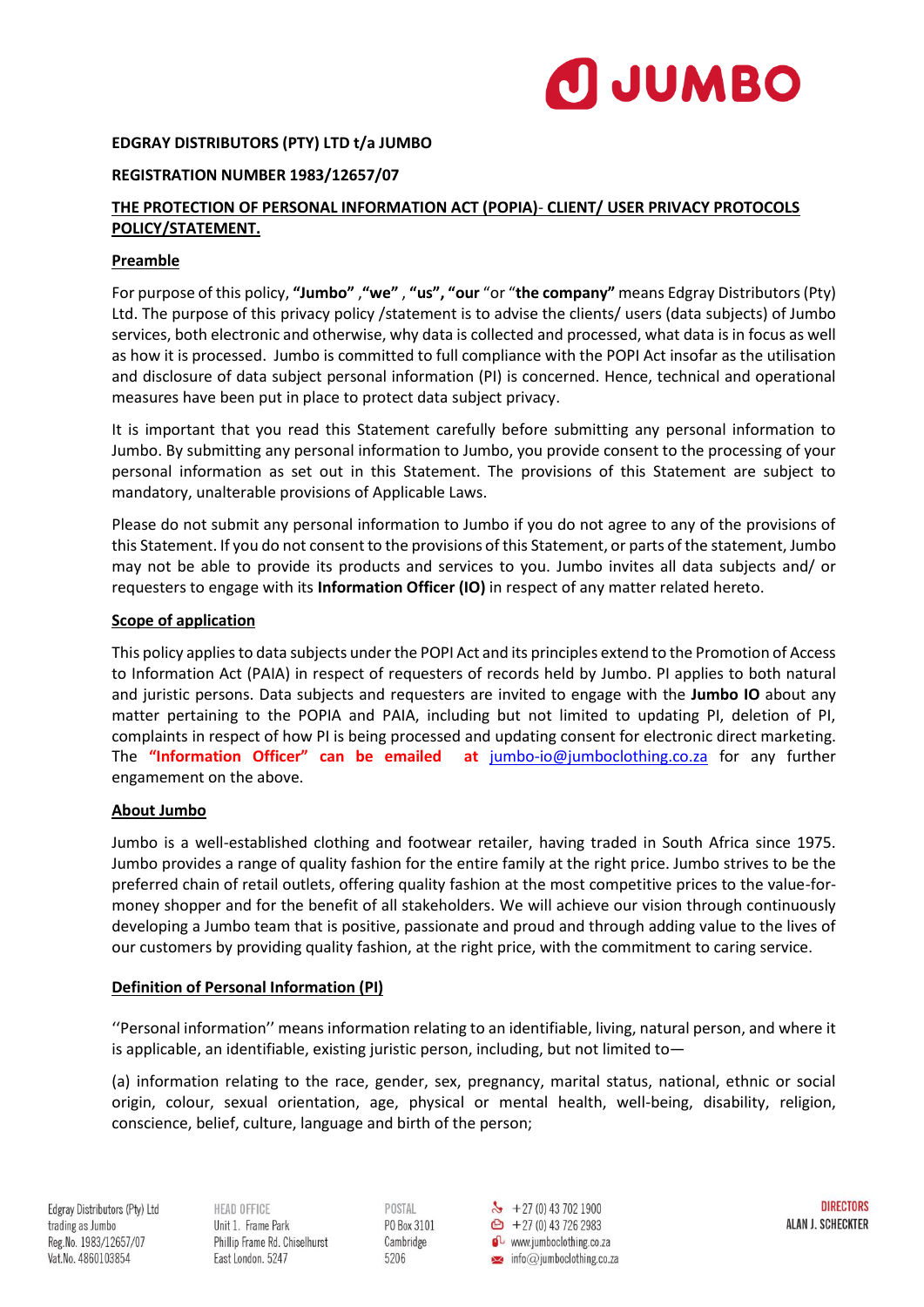

(b) information relating to the education or the medical, financial, criminal or employment history of the person;

(c) any identifying number, symbol, e-mail address, physical address, telephone number, location information, online identifier or other particular assignment to the person;

(d) the biometric information of the person; (e) the personal opinions, views or preferences of the person;

(f) correspondence sent by the person that is implicitly or explicitly of a private or confidential nature or further correspondence that would reveal the contents of the original correspondence;

(g) the views or opinions of another individual about the person; and

(h) the name of the person if it appears with other personal information relating to the person or if the disclosure of the name itself would reveal information about the person;

# **Purpose of Collecting and Processing PI**

Jumbo processes PI for various purposes including for –

- Engaging in various forms of direct marketing to our customers or prospective customers
- Fulfilling our contractual obligations with our suppliers, service providers, employees and customers.
- Complying with the provisions of statute, regulations and any applicable legislation of South Africa.
- Public safety, crime prevention and quality control as our premises & facilities are monitored by CCTV.
- Lay-by agreements, refunds and/or exchange transactions, competitions, promotions, loyalty programs or any social events that is hosted by Jumbo.
- Attending to the legitimate interests of data subjects for example, general enquiries, employee enquiries or customer complaints or any legal matters that may arise.
- Identifying prospects for enhanced service delivery and business sustainability.
- Sourcing & Recruitment of prospective employees, information supplied by applicants on the company's website, career portal or social media platform will be processed and used for recruitment purposes.
- Pre-vetting or employment checks such as credit & fraud checks, criminal record checks ID and qualification verification & reference checks before considering appointing any candidates as prospective employees.
- Audit and record keeping purposes
- Tracking data subject activity on the website, and or any social media platform which Jumbo makes use of.

### **Lawful Basis**

In respect of the processing of PI as provided for above, Jumbo will adhere to the conditions for the lawful processing of PI, based on its desire to provide data subjects services in their best interests as well as a legitimate interest of Jumbo to achieve its business objectives.

Jumbo takes all data subjects privacy and the protection of their personal information very seriously, and we will only use your personal information in accordance with this statement and applicable data protection legislation. It is important that data subjects take all necessary and appropriate steps to protect their personal information themselves (for example, by ensuring that all passwords and access codes are kept secure).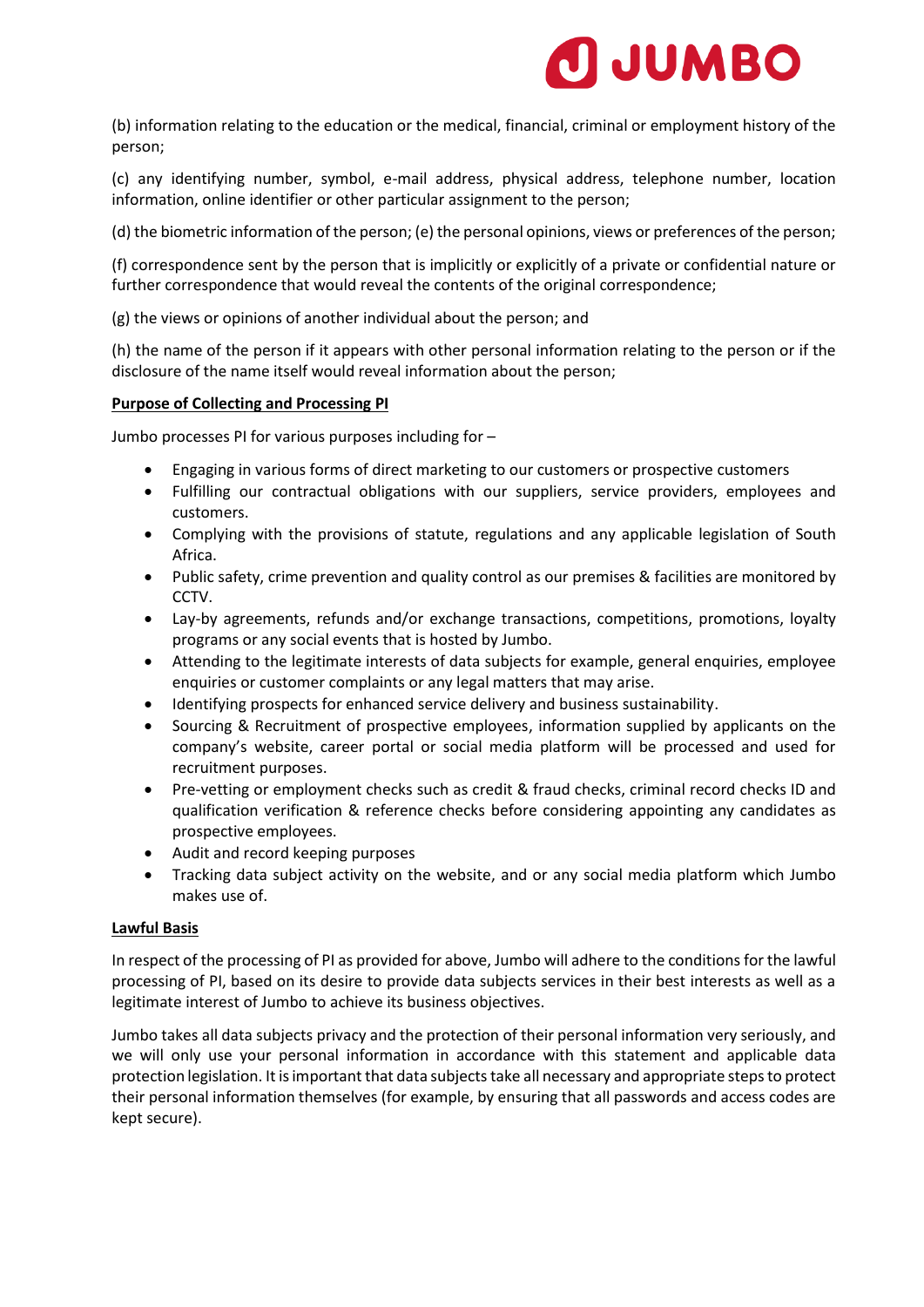

We have implemented reasonable technical and operational measures to keep your personal information secure. You hereby indemnify and hold Jumbo harmless from any loss, damages or injury that you may incur as a result of incorrect or incomplete personal information provided to Jumbo.

# **Period of holding Personal Information**

Jumbo endeavours to provide the most accurate information possible to stakeholders, including data subjects. Jumbo seeks to verify the accuracy of its information as frequently as possible and to remove information that it learns to be inaccurate. Thus, Jumbo intends to process the information it has about data subjects for so long as it is accurate or until the data subject instructs Jumbo to refrain from processing it – **in order to instruct Jumbo to refrain from collecting and/ or processing PI please send an email to the Information Officer.** 

Notwithstanding the above, Jumbo shall hold PI for such period as may be required in terms of statutes such as the Companies Act and various applicable laws, unless we need to retain it for longer for a lawful purpose.

Jumbo will safely delete or destroy PI which we are no longer required or not permitted to retain, or for which we do not have the data subjects' consent.

# **Data Subject Rights**

Data subjects have the right to request that Jumbo to provide them with access to their PI, to rectify or correct their personal information, erase PI or restrict the processing of PI, including refraining from sharing it or otherwise providing it to any third parties. Data subjects also have the right to raise complaints with the Information Regulator. The afore-going rights may be subject to certain limitations pursuant to applicable law. Data subjects can exercise any of the above-mentioned rights by sending an email to [jumbo-io@jumboclothing.co.za](mailto:jumbo-io@jumboclothing.co.za)

Where the company have reasonable doubt as to the identity of the person making an enquiry, we may request additional information to confirm the identity of the person, such as an identity document, including a driver's licence or a passport.

Should Jumbo have reasonable grounds to believe that any data subjects PI has been accessed or acquired by any unauthorised person, we will, as soon as is reasonably possible and lawfully required, notify the applicable regulator, as well as the affected data subjects, unless we are unable to establish the identity of the PI that has been unlawfully accessed.

### **Sources of Personal Information (PI)**

Jumbo gathers PI from several sources, which include directly from data subjects, publicly available sources such as websites, social media, commercial transactions with Jumbo, referrals, prospects, partner agreements, and the like.

We collect PI when you

- voluntarily provide us with information when you interact with us, for example when you send us online enquiries, phone calls, and smses or you subscribe to or consent to receiving newsletters or other communications from us;
- browse, visit or participate in our various channels;
- register an online profile on our website
- enter lay bye agreements, purchase, return, exchange transactions or enquire about products and service from us;
- make general enquiries, lodge complaints, and communicate with us;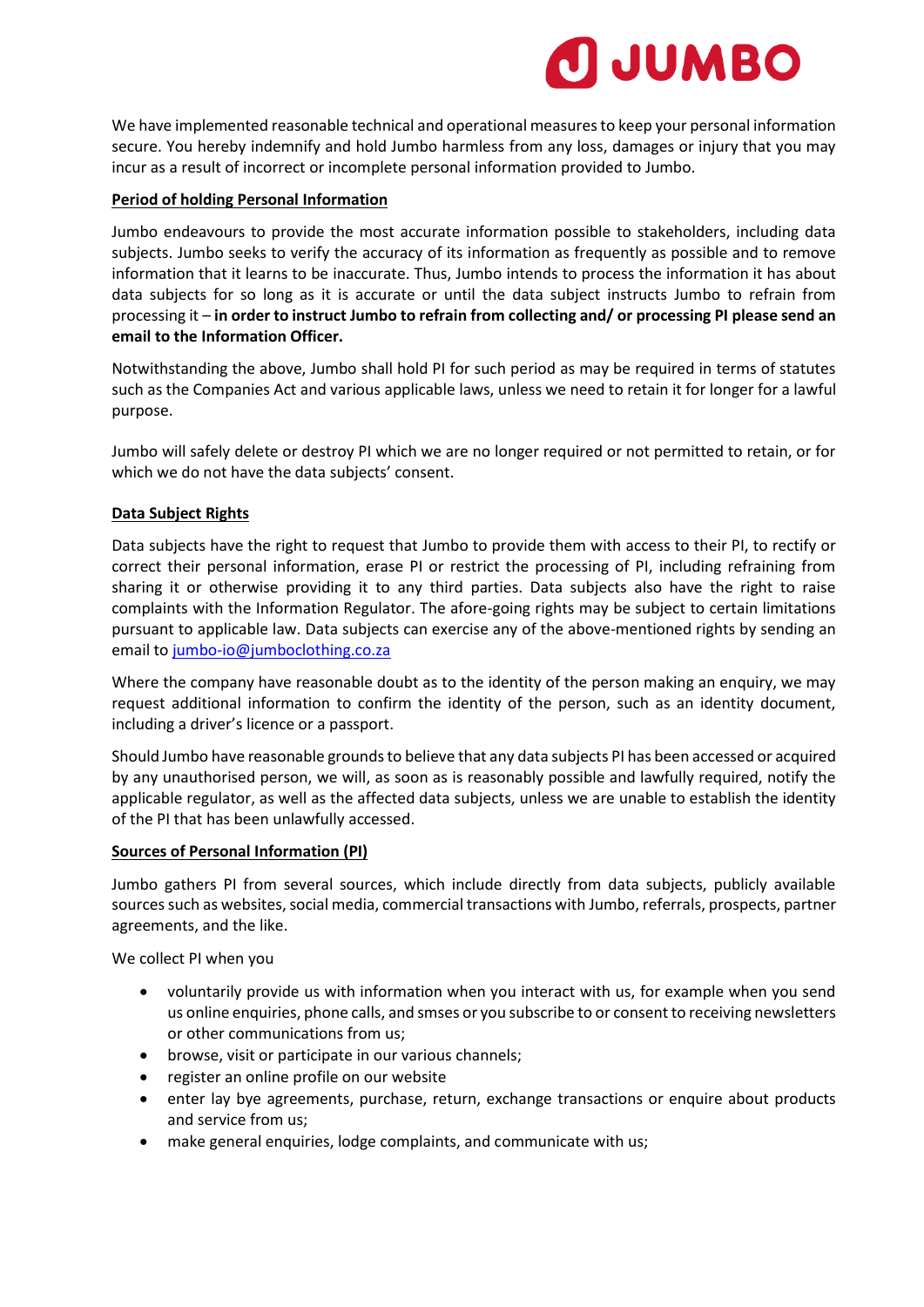

- apply for vacancies on our website or careers portals which Jumbo uses by submitting your CV and thereafter should you be employed by Jumbo.
- participate in any of our events or competitions

From time to time we collect your PI from trusted third parties, in which case we will ensure that you have provided your consent for your PI to be disclosed to us. We may also collect your personal information for lawful purposes from your appointed agent, any regulator, or other third party that may hold such information

#### **Categories of Personal Information (PI) collected and processed**

Jumbo collects information about data subjects who may be customers, prospective customers as well as information on its employees, suppliers/ service providers and third parties that are part of its scope of operation.

The PI that Jumbo collects is dependent on the transactions the data subject is completing, the reason the data subject is communicating with us and the channel used to communicate with us.

You, as the data subject, consent to the collection of the following information about you:

- personal information that may include your name, address, contact details, date of birth, place of birth, identity number, passport number, bank details, details about your employment, tax number and financial information.
- records of correspondence/ Email correspondence and attachments or enquiries from you or anyone acting on your behalf;
- details of transactions you carry out with us;
- details of contracts, sales or leases you carry out with us;
- sensitive or special categories of personal information, including biometric information, such as images and fingerprints.
- consumer credit information at any credit bureau or third party,
- Organisation details, emails & contact numbers
- Other information that is available in the public domain
- Suppliers and vendors:
	- In the course of our business agreement we may collect personal information about you as a data subject to ensure that the business agreement and matters relating to the agreement can be fulfilled.
	- We may also do due diligence on you to ensure that you meet the requirements set out in our procurement procedures.
	- If you provide any personal information of other persons to us, such as employees or your directors, you warrant that you are authorised to share their personal information with us for purposes set out in the Statement.

Where you provide us with the personal information of third parties you should take steps to inform the third party that you need to disclose their details to us, identifying us. In addition, you should not share their personal information with us, unless they have consented to you sharing such information with us and to us processing such information in accordance with this Statement.

- . PI excludes:
	- information that has been made anonymous so that it does not identify a specific person;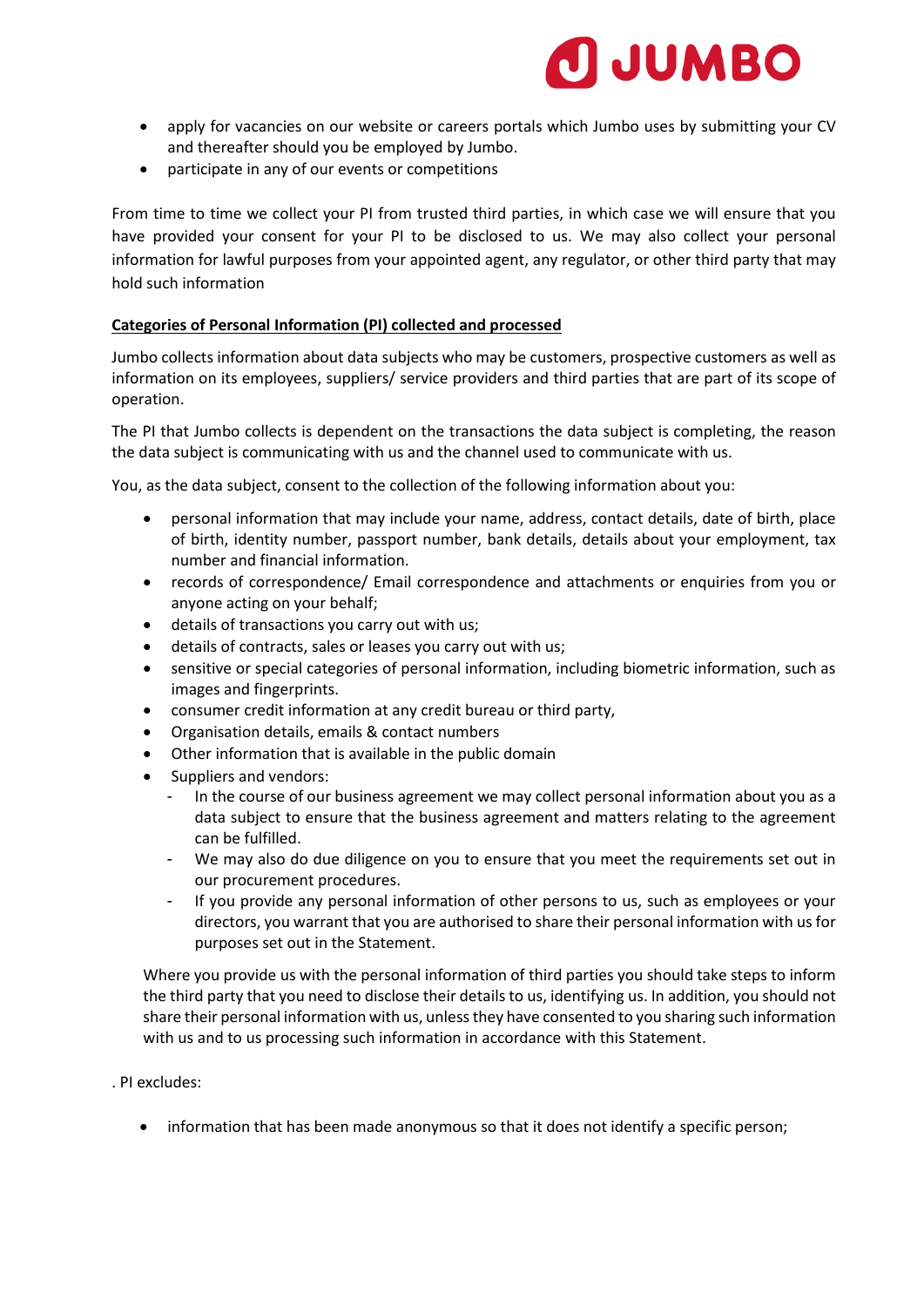

- permanently de-identified information that does not relate or cannot be traced back to you specifically; and
- non-personal statistical information collected and compiled by us.

Website usage information may be collected using "cookies" which allows Jumbo to collect standard internet visitor usage information.

### **Disclosure of information**

Jumbo may disclose data subject PI to trusted third parties such as service providers who are involved in the delivery of products or services who may process the information of data subjects on our behalf. Jumbo has agreements in place to ensure that it complies with the privacy requirements as required by the POPI Act.

Jumbo may also disclose data subject PI:

- Where it has a duty or a right to disclose in terms of law and/ or industry codes;
- Where it believes it is necessary to protect its rights.

If you do not wish us to disclose this information to third parties, please contact us at the contact details set out above. We may, however, not be able to provide products or services to you if you do not agree with such disclosure.

### **Information Security**

Jumbo is legally obliged to provide adequate systems, technical and operational protection for the PI that it holds and to prevent unauthorized access to as well as prohibited use of PI. Jumbo will therefore on a regular basis review its security controls and related processes to ensure that the PI of data subjects remains secure.

Jumbo has conducted an impact assessment across all of its functions and used the findings thereof to manage risk optimally as well as to provide iterative improvements on an ongoing basis. Jumbo policies and procedures cover the following aspects -

- Physical security;
- Computer and network security;
- Access to personal information;
- Secure communications:
- Security in contracting out activities or functions;
- Retention and disposal of information;
- Acceptable usage of personal information;
- Governance and regulatory issues;
- Monitoring access and usage of private information.
- Investigating and reacting to security incidents.

Jumbo also ensures that it contracts with Operators as required by POPI and it requires appropriate security, privacy and confidentiality obligations of these operators in order to ensure that personal information is kept secure. The same protocols apply to any party to whom Jumbo may pass PI on to for the purposes mentioned herein.